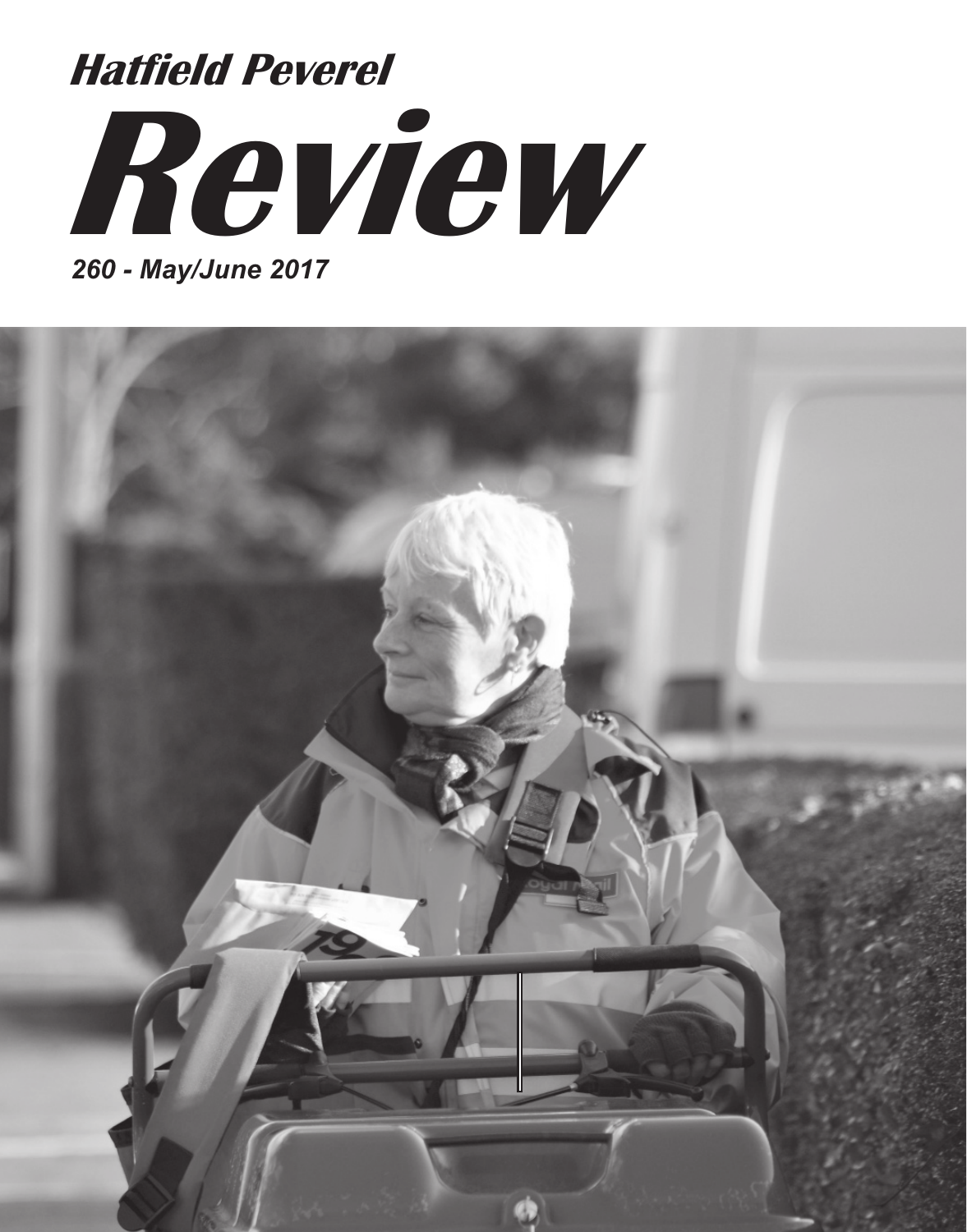

## **Hatfield Peverel Review**

Hatfield Peverel Parish Council publication. Opinions expressed are not necessarily those of the Council.

The editors are Jackie and Ken Earney. Contributions to 59 Willow Crescent, by email to kenearney@hotmail.com or by phoning 01245 381235.

#### **Contents**

| CONTENIS                                              |     |
|-------------------------------------------------------|-----|
| Editorial/Stonepath appeal/Marie Curie                |     |
| coffee morning                                        | 3   |
| Horticultural Society/Hadfelda WI                     | 4   |
| Scout Group/Bowls Club                                | 5   |
| Pram Race/Talent Contest/<br>Photographic competition | 6/7 |
| Parish Council                                        | 8   |
| Methodist Church/Mother's Union                       | 9   |
| Wine Club/Girlguiding                                 | 10  |
| Useful telehone numbers/Parish Council                | 11  |
| Junior School children raise money for                | 12  |

play equipment/Nursery ducklings hatch

#### **Copy for the August issue by Friday, 14th July please.**

## **Local events and happenings round and about**

## **Diary Dates**

#### **May**

- 13 Coffee morning Methodist Church 10am
- 16 Appeal Informal Hearing, details p3
- 18 Folk Dance Club
- 20 Coffee morning Helen Rollason 10am
- 24 Hadfelda WI
- 25 Hadfield Peverel Walkers
- 28 Afternoon garden walk, p3
- 28 Second round in Talent Contest, see p6

#### **June**

- 1 Folk Dance Club
- 3 Coffee morning St Andrews Church 10am
- 5 Parish Council Annual Parish meeting, 7.30pm village hall
- 7 Flower Club
- 10 Nursery Open Morning, 9 10.30am
- 10 Coffee morning Methodist Church 10am
- 14 Wine Club
- 15 Folk Dance Club
- 17 Coffee morning Helen Rollason 10am
- 28 Hadfelda WI
- 29 Hatfield Peverel Walkers
- 29 Folk Dance Club

#### **July**

- 1 Coffee morning St Andrews Church 10am
- 3 Parish Council meeting
- 5 Flower Club
- 8 Party in the Park Methodist Church cake stall Wine Club bottle stall

*Front cover: Debbie, our post lady, on her rounds in Remembrance Avenue photographed by Meloney Dale for the photo competition. See page 7*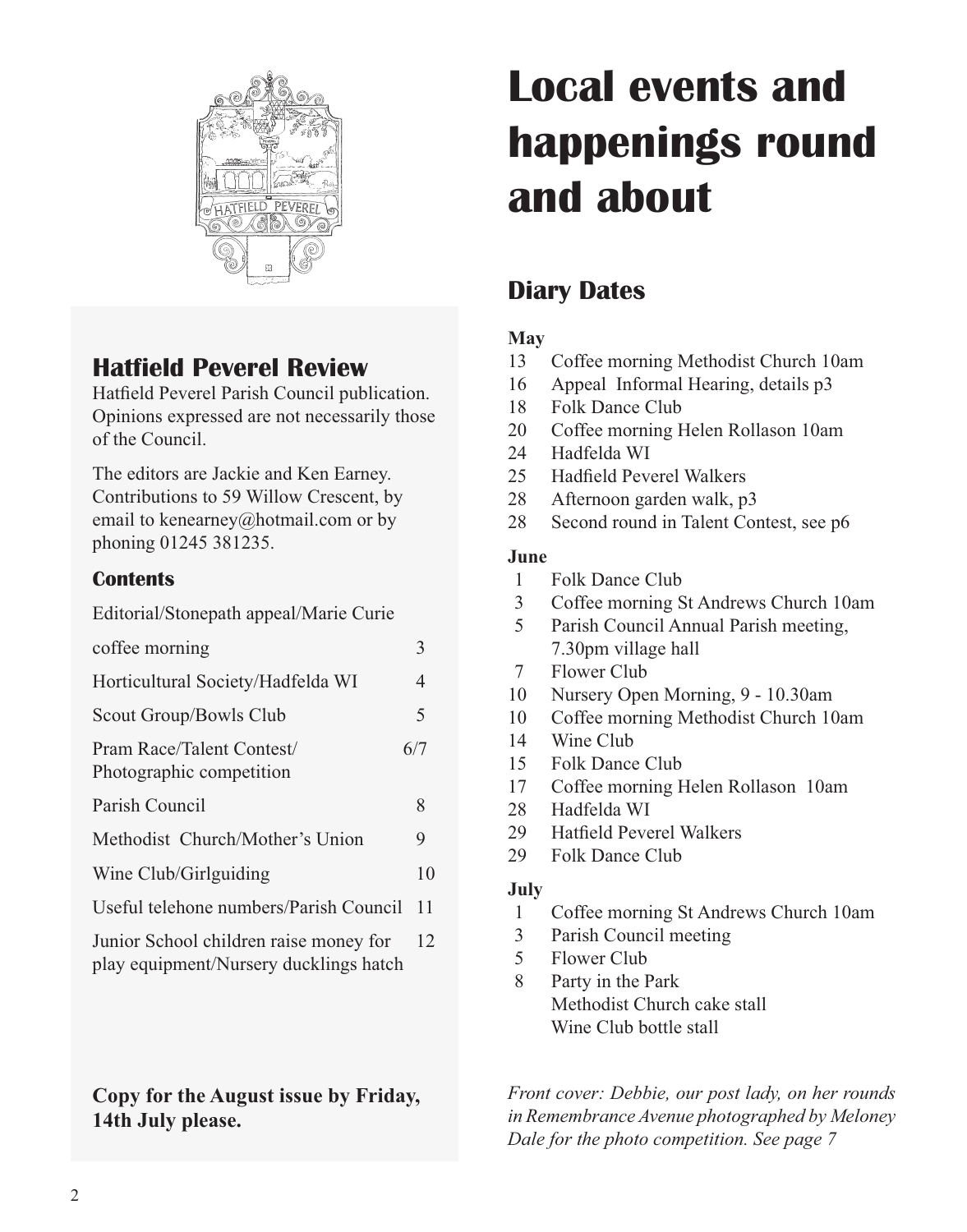## **Short and sweet?**

This was to be a quick edition of the Review, a combined May/June to see us off on holiday with time **I** to spare. We sent out emails, left messages, phone calls to our contributors - cut off date 10pm tonight, 7th May 2017. Ken's estimate of four pages seemed a bit hopeful, a bit over-optimistic - and it was. By the end of last week it had crept up to eight pages and now, eight hours to blast off, its twelve - and we haven't met our deadline - you can't get the staff you know!

Thank you to everyone who has so diligently got their copy to us - we were taken completely by surprise and because we don't have enough to fill four more pages but too much to fill twelve, judicious pruning has had to be done. And we have had to leave out some of the promised articles. We haven't had time to get in touch with you all so please forgive us! There have been casualties including the follow-up on the identity of the car in front of the Thatched Cottage tearooms - it was a Wolseley - they will have to wait for August.

## **Stonepath appeal latest**

Stonepath Meadow Residents Group is extremely grateful for the support given to its Just Giving page which has enabled them to obtain legal advice in the fight against this unwanted development in Hatfield Peverel.

**The most important thing now** is to attend developer Gladman's Appeal against Braintree's refusal of the 80 houses. Whilst we must not be a 'mob of angry residents' on this occasion, respectful attention and a groundswell of concern will really aid us.

Please, please, do come along to Braintree Town Hall and support us. **A good turnout at the Appeal Informal Hearing is crucial. It will be held on Tuesday 16th May starting at 10am at Braintree Town Hall Centre, Fairfield Road, Braintree, CM7 3YG.** 

Note that **parking will be available nearby** at Causeway House, CM7 9HB

## **Teamwork**

*I attended the group's latest strategy meeting last week and must say it was an eye-opener, a model many would do well to emulate. Focussed, running to timetable, each of the seventeen or so participants allowed appropriate time to make a point, which they did without waffling or grandstanding, then giving way respectfully to the next speaker. Teamwork at its best - crowdsourcing contributions have been well utilised.*

*If on Tuesday 16th, the team doesn't succeed in pulling off what all their supporters are hoping for then it won't be for want of trying – and there ain't no justice in the world. KE.*

## **NDP update**

 $\sum$  *J* e are still awaiting from BDC the dates of the six week consultation period under Regulation 16 although the start date is anticipated sometime in May.

## **Useful contacts list**

The Parish Council section of the useful contacts listings on page 11 of this issue will be rendered out of date by the Annual Parish Council meeting taking place this evening (8th May). The August edition will have the fully updated list.

## **'Blooming Great Tea Party' for Marie Curie Cancer Care**

This year our annual tea party to raise<br>
funds for Marie Curie Cancer Care will be held on Thursday 29th July between 2pm and 4pm at 35 New Road, Hatfield Peverel.

Please come along and join us. We will have tea, coffee and cakes along with the usual raffle. Also plants and books will be on sale. Over the past 6 years we have raised more than £2400.00. We

look forward to seeing you there.

For more information contact Wendy Doe 01245 381276

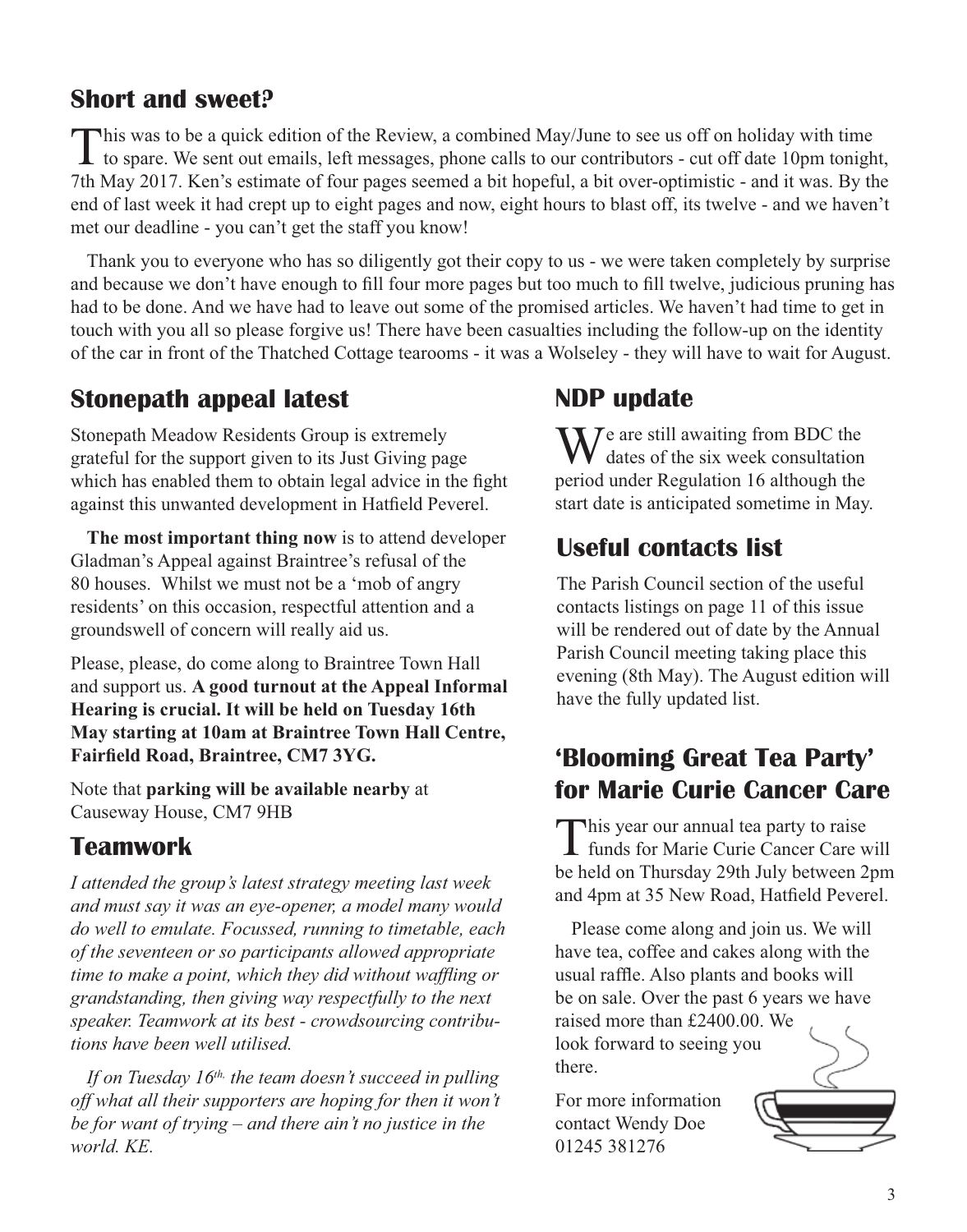## **Bargains galore at the annual plant sale**

#### **Horticultural Society - Katrina Butcher Membership Secretary 01245 380532 Website www.essexinfo.net/hatpevgardens**

The total raised this year was a fantastic £652.81!<br>Many thanks to all those who attended, we hope you enjoyed yourselves on this busy morning and found what you were looking for. The selection and high quality of plants was excellent and the cakes were, as always, tasty and fattening. Your contributions help us to continue funding the Spring and Autumn Shows\*.

**Afternoon garden walk, Sunday 28th May** Our next event is a visit to **Rayne Hatch Farm Stisted, CM77 8BY.** This is a 2.5 acre garden surrounding a grade II listed Elizabethan farmhouse with four ponds. Meet at the garden 2pm for a short talk before exploring. Admission £7 including tea and cake.

Details and directions from Clive Emberson 381704. Transport can be arranged if required.

*\*Thank you Trina and Alan Butcher for sharing your beautiful garden with us and together with the committee for providing an excellent selection of quality plants. Good job we had our purchases to plant when we got home after such a tasty spread!*

## **Talking wild flowers...**

**How times have changed and in Bob Dylan's words 'where have all the flowers gone...'**

Below is an extract taken from Miss Hope's wonderful<br>book The Township of Hatfield Peverel first published in 1930. In 'Flowers of Hatfield Peverel' she writes 'A large number of wild flowers have been found growing in Hatfield Peverel, 378 to be exact. Amongst the rarest are the grass pea whose vivid colour fades as soon as it is picked, lesser scullcap and sickle medick'

Following this introduction are twelve pages of flowers, many familiar names you will know or have heard of, all classified as growing in our village. **A challenge** - how many can be found here now?

Miss Hope lived at Crix, her book be can be seen in our library, **opening times Tuesday, Thursday 1 - 5pm, Wednesday, Saturday 9am - 1pm.**

#### **The past remembered... Hadfelda WI**

t our annual meeting in April members  $\Lambda$  were reminded of amusing and interesting speakers that entertained us in 2016 - a talk on the Tower of London, How to do Everything and be Happy, My Gran had one of those. Our thanks to John Strange who gave us a tour of St. Andrews Church after our speaker cancelled. Members also enjoyed a visit to Beeleigh Abbey gardens, a cream tea in the president's garden and a Christmas lunch at The Bull with 'Songs from the 50s and 60s'.

Hadfelda hosted the Mildmay Group meeting when 5 other WIs joined us for a fun evening of 'Play your cards Right' followed by an excellent supper and raffle. The treasurer gave the financial statement and the president thanked all members for their support during 2016. The existing committee is to remain and were joined by 2 new volunteers. The evening ended with an excellent fish and chip supper.

Our speaker on 24th May (7.45pm, church hall) is George Mills who runs The Revival Centre in the Ukraine. If members want to donate goods, George would like toothpaste and toothbrushes, toilet rolls, soap and soap powder. Bring any bags or scarves you don't want for the stall.

**This is an open evening and visitors and guests will be very welcome.**

## **Goodbye to Chris**

A familiar figure at the end of Church<br>Road Chris, our lollipop man, is retiring at the end of term. He will be greatly missed and we wish him every happiness for the future.

**We are looking for someone who might be interested in applying for this job: let the Infant School or St Andrew's Junior School know.**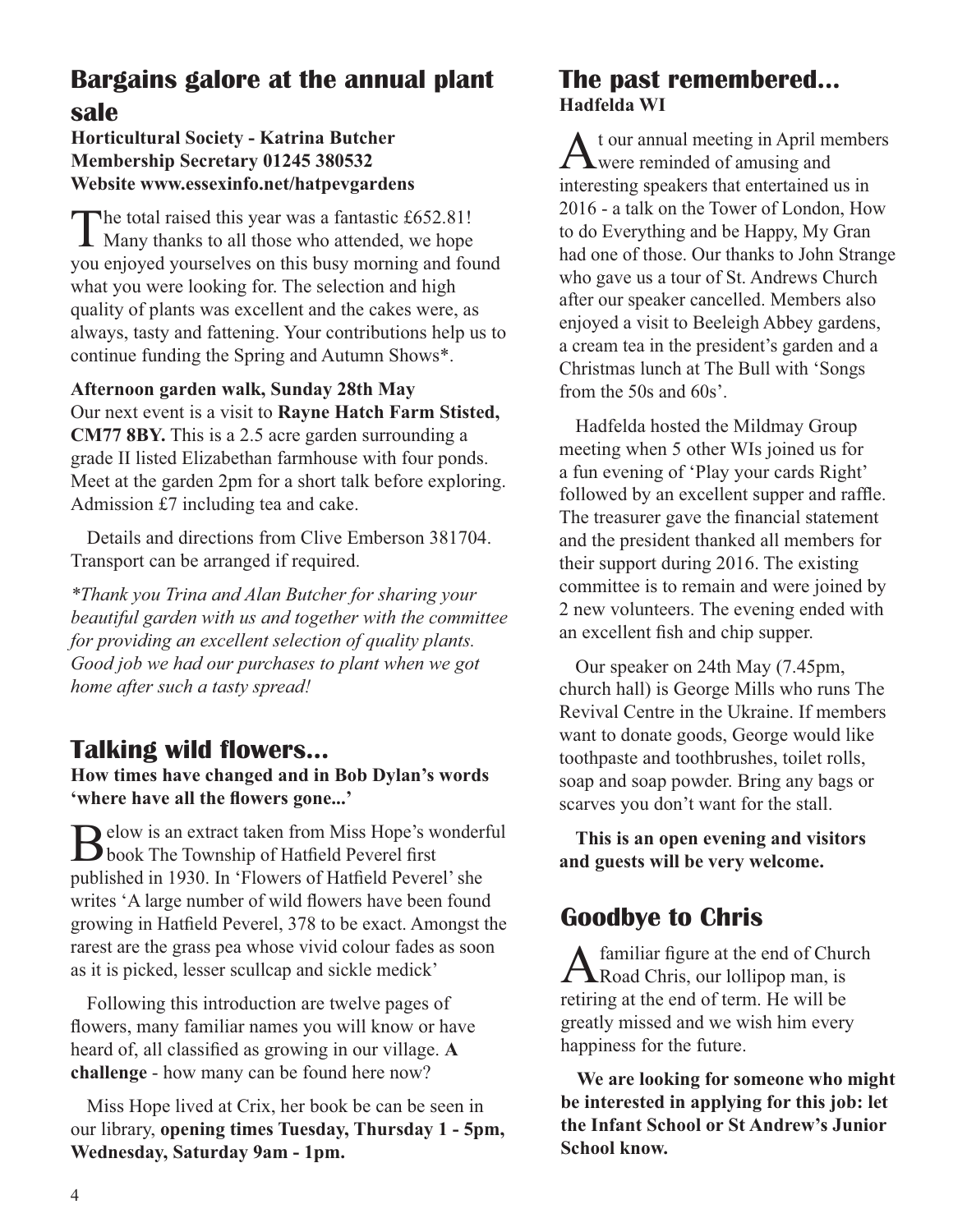## **Scout happenings**

**1st Hatfield Peverel Scout Group (for boys and girls 6-18 years) Suzanne Evans – Publicity**

**Visit our website - www.hpscouts.org.uk - it is jam-packed with useful information for existing members and those seeking to enrol their young person in Scouting activities in the village.**

**Three offers of help from successful appeal We are extremely pleased with the response to our appeal in the previous Review for help with our Scout Group.** We would still like some additional adults to join our Executive Committee, the HQ Committee and to assist with our monthly paper/cardboard collection. If anyone can spare some time, please contact Group Scout Leader (GSL), Nick, on 07841-597 977 for details of these roles. Thank you.

**The Cub Pack** restarted the summer term with an evening of Ballista (catapult) making, using canes, rubber bands and a plastic pot. This was great fun and the winning team fired a ball an amazing 10 metres. They held a fund-raising event, with the Beavers, to raise funds for their camp and the charity, Revitalise. The favourite activity was the jam jar tombola. Over the next few weeks, Cubs will work toward their Adventure Challenge, Navigator and Emergency Aid Badges; activities



*Gillian, the Beaver Leader, and one of our cubs taking part in the Beaver and Cub event*

will include a village treasure hunt/quiz, foot golf, first aid and a visit to the Museum of Power.

**Scouts** have taken part in the Plainsman Hike, organised in association with Chelmsford Scouts. They are all looking forward to their summer camp, this year at the lovely Hollowtree site near the River Orwell.

**Explorers** will be working very hard this term on their Duke of Edinburgh Award challenges. Also, as the next generation of voters, they will be learning about, and discussing, the forthcoming election. After a busy few months, they are looking forward to an end of term trip.

**Useful contacts** - **Group Scout Leader** Nick Nicholas, 07841-597 977; **Membership** Michelle Spicer, hpscoutgroup@gmail.com, 01245 380 630; **Monthly newspaper collection** Jonathan Dormon, 01245 382 981, jonathan.dormon@btinternet.com; **Publicity** Suzanne Evans, 01245-382 397, info@boons-holidays.co.uk; **HQ bookings:** Debbie Fuller, copper\_ben@hotmail.com, 07920 512471

## **Club finals mark end of winter**

**Rita Thomson, Bowls Captain, 01245 380038**

Excellent bowling in singles and pairs club<br>final matches with both going to the last end. In the pairs Heather Wells and Steve Spooner won over John Goodhew and Rita Thomson 9 - 8. The singles saw Steve beat Rita by the same score. It was a great evening.

Good Friday the gentlemen challenge the ladies to a match and this year the ladies came out as winners by sixteen shots, each won an Easter egg.

The club dinner was held on 29th April and over

fifty bowlers had a lovely meal. Club Captain Rita Thomson presented 40 trophies to the winners.

The outside green opened on 24th April and our first match was home to Silver End, which we lost. On Saturday 6th May we played our neighbours, Mill Lane Witham, a good game ending in a draw.

We started the mid week Chelmsford League on 9th May at home to Lionmede. We are looking forward to a good summer bowling and weatherwise. If you fancy a game, give me a ring on the number above.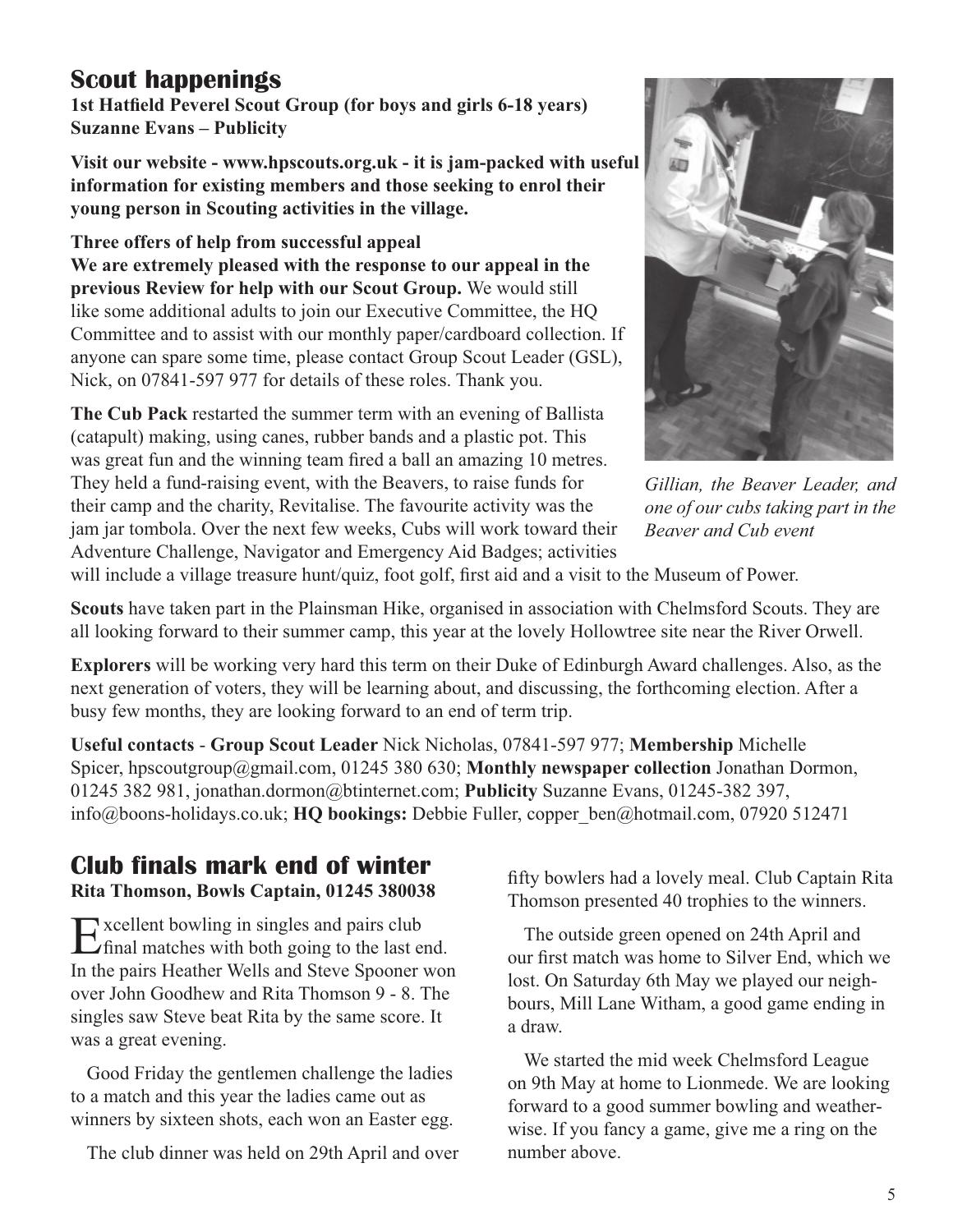#### **1pm and prams at the ready Community Events Team Chairman Mark Weale (01245 381726)**

That a great day and what fun - the community turned out to enjoy themselves and they did.

This was the second time we have run the pram race since the eighties and I think it still has appeal. There were four teams: Super Heroes, Cool Running, Great Escape, and the Children's Nursery from the village hall. Four laps round the Rec, three for the ladies, it was a great race and supporters helped competitors by cheering them on and



soaking them with water pistols and wet sponges! It was a close fought race but first home were last year's winners Super Heroes *(see photo above)*, with Cool Running a close second.

The event was good fun but next year we may include other forms of transport like wheel barrows and custom built carriages as it is apparent that prams are hard to come by. We'll keep you posted in later Reviews. For more up to date information look at the Community Events Face Book Page, the Community Hub or the Parish Council web page .

## **Hatfield Peverel's Got Talent 2017**

A first for this event, which followed on from the pram race, and the first round to see who will be on stage at **Party in the Park on 8th July.** I must say **Wow! Hatfield Peverel has got Talent!** I was blown away and by the support from our village too. A variety of entertainers - tap dancers, singers, dance groups, hula-hoopers, harmonica, key board and guitar. A great selection of talent and did the judges have a hard job! Finally they made a decision: acts going through to the next round are Christina, Hotsteps, Rebecca H, William, Fraya and Rebecca D. Also we had a golden ticket award presented to Davina who

goes straight through to perform on stage at Party in the Park. Davina was fantastic and very different with the hula hoops and harmonica. Next round is at The Wheatsheaf beer festival on 28th May. Hope to see you all there to support the acts.

**We still need volunteers to join the committee. Please contact me on 01245 381726 or email herbertweale@aol.com Many thanks for your support. Mark Weale**

*Hot Steps Dance Troupe, one of the acts to go through to the next round at The Wheatsheaf on 28th May. This photograph by Steph Gunn was a winner in the photographic competition* 

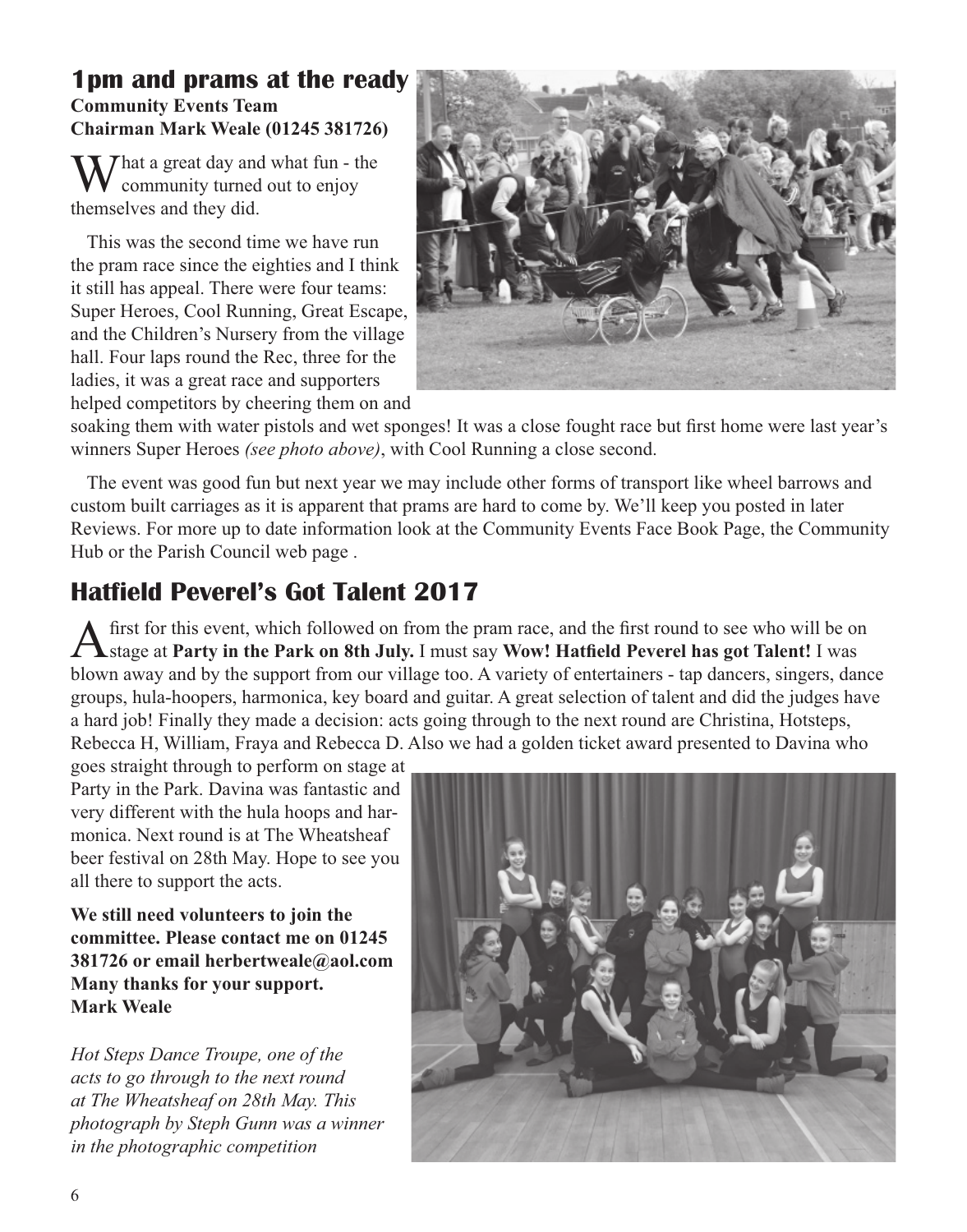## **Branch lines**

Long ago there were many branch lines which brought the railways into many remote corners of the land. Our branch lines had a significant effect on country life and they made a considerable impact on the economy.

This photo of Cressing station in Essex was taken in the post-Beeching days but it is a reminder of how the railways once operated. In the foreground is the signal box which was an elementary part of passenger safety.

At Cressing the signalman was also in charge



of the level-crossing gates. This gate has a long steel diagonal brace which was necessary when you look at its unusual length. It has at least five sections but there is just a single railway line to be seen. This is explained by the fact that there was once a passing loop at this station and that is why there is just one platform.

Like many rural stations it was provided with oil lamps that also probably added to the signalman's tasks. The station has changed in appearance: the crossing gates have been replaced by electric barriers and the signal box has been replaced by colour signals that do not depend on oil lamps any more. We must be thankful, however, that the Braintree branch has survived when hundreds more were destroyed.

*This article appeared in John Vince's 'Curioser and Curiouser' miscellany in the February 2017 edition of 'The Countryman' magazine.*

## **Photo Competition 2017 People of the village**

A fantastic selection depicting day to day life in our<br>
much-loved village. Some 136 photos were submitted and displayed in the village hall to be judged. Members of the public voted throughout the afternoon of the Pram Race until the talent show started at 4pm.

#### **The winning photos were as follows**

- 1st Hotsteps Dance Troupe 33 votes
- 2nd Greta Taylor at The Everymans Club 20 votes
- 3rd Emma and Beatrice (*right*) stacking chairs in
- the village hall after 'Christmas in the Park' 15 votes Joint 4th

 Debbie our Post Lady delivering in Remembrance Avenue. - 14 votes , and Super Mario Team, Pram Race 2016 - 14 votes

Congratulations to winning photographers, Steph Gunn and Meloney Dale, plus runners-up Dan Power, Sandra Wiseman, Nicky Shelley, Vicky Wooler, Helen Mowlam-Tett.

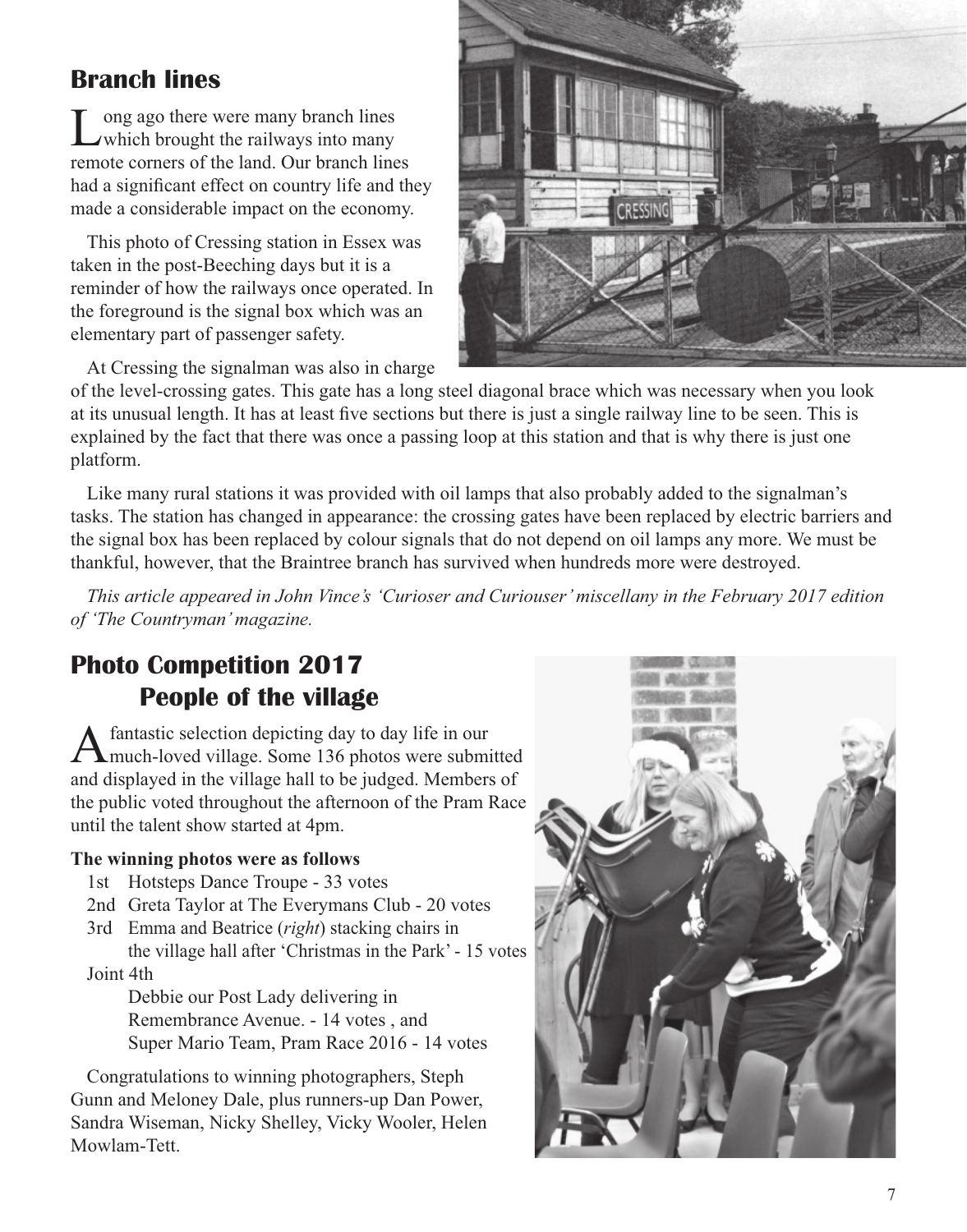## **Parish Council news**

**Lisa Miller, Clerk to the Parish Council Chestnut House, Church Road, West Hanningfield, Chelmsford, Essex CM2 8UJ Tel 01245 403071. Email: parishclerk@hatfieldpeverelpc.co.uk**

#### **Vacancies on the Council**

The Parish Council has three vacancies, so anyone interested in local issues and who has a few spare moments each month, please contact the Clerk on the above. The Planning Committee, and also Traffic and Environment Working parties would welcome additional help and support.



All planning meetings are open to the public. Notification of these meetings will be erected in the village noticeboards three clear days prior to each meeting.

#### **The following applications have recently been made**

Erection of single storey rear extension and conversion of roof space including dormers at 32 Priory Farm Road. Application for outline planning permission, with all matters reserved with the exception of access, for the erection of up to 51 dwellings (Use Class C3), public open space, vehicular access and associated infrastructure at Bury Farm, Bury Lane. Erection of two storey rear and single storey side and rear extension at 2 De Vere Close. Change of use from a financial advisors to chiropractor at Gemma House, Bury Lane. Proposed new entrance at Smallands Cottage, Spring Lane. Outline planning application for residential development for up to 145 dwellings (Use Class C3) with public open space, vehicular access and associated infrastructure at land at Station Road. Erection of single storey front extension with internal alterations and existing entrance canopy to be removed at 22 Rookery Close. Proposed alterations to front elevation at Joranique, Nounsley Road.

#### **Tree Preservation Orders**

Tree works at 6 Woodham Drive, 28 Woodham Drive and 45 Willow Crescent.

#### **Development sites**

In addition to the decision to grant the outline planning application for a development at Stonepath Meadow, BDC has now granted outline planning permission for a development at Gleneagles. These two sites alone could bring an additional 260+ homes to the parish with three more planning applications in the pipeline on the old Arla site, Bury Farm and Sorrells Field. The parish could vastly change into a town over the next few years. The community support in objecting to these applications has been immense and refreshing to see that in these modern times, communities can unite when necessary. The Parish Council could also do with your support not only on planning, but other matters like traffic and the environment that will affect the village - come along to one of our meetings and see what goes on and get involved!

#### **Nounsley Play Area**

The Parish Council was recently awarded a Community Grant from BDC to purchase two goal posts for the Nounsley playing field. These have now been ordered and should be installed in the coming weeks.

#### **Website - don't forget you can view all Parish Council news on its website which can be found at http://www.essex.info.net/hatfieldpeverel/**

**The next meetings of the parish council** will be held on **Monday 5th June (Annual Parish Council meeting)** and **Monday 3rd July 2017** in meeting room 1 at the village hall starting at 7.30pm.

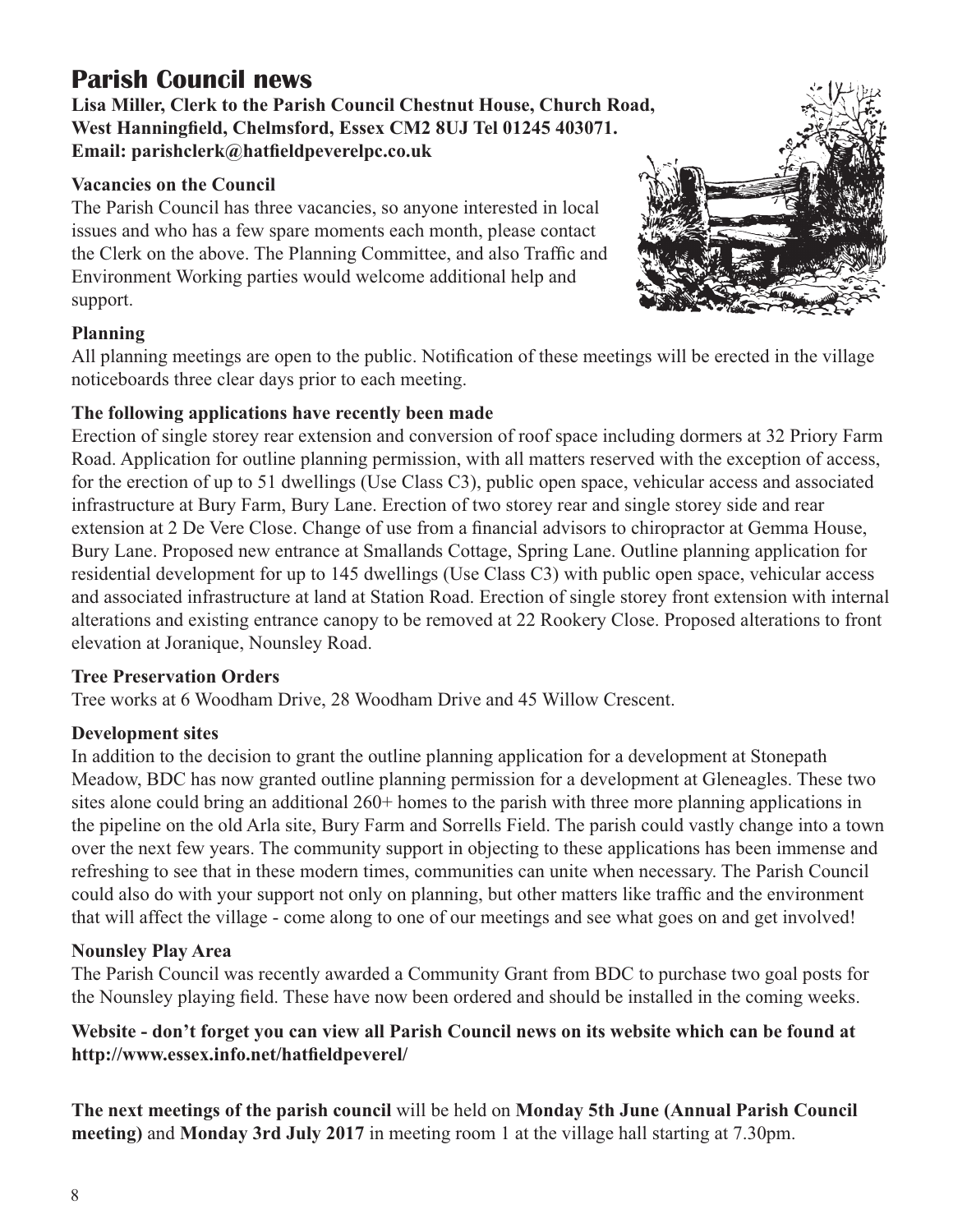## **Saying our thanks and goodbyes Methodist Church**

Our Minister, Rev Sue King, will be leaving at the end of July so our church is getting ready to wish her well for her richly deserved retirement. She has been Minister here since September 2010 and we have been very blessed to have had such a warm, sincere and inspirational leader during this time, and know that villagers who have met her at our various church events will remember her with the same fondness.

#### **Her last service here is on Sunday 23rd July at 11am and if you would like to join us to show our appreciation of her support to our church and to this village during these seven years, do come along**.

At the moment we do not have a replacement Minister so we hope Gill Songer who is our current lay worker will continue in this role. She often calls in at our Thursday Open Door coffee mornings for a chat and usually has a tale to relate that makes us smile or makes us think. She leads us in our monthly Bible study house group, usually held on the 3rd Monday of the month, where we have interesting discussions on chosen subjects. This month we re-visited the story of the Prodigal Son looking from the prospective of the son realising that the life of riches and dreams he had sought were unachievable and fake and the father elated at his return and full of forgiveness for the son's original rejection of his family life.

#### **Party in the Park 8th July 2017**

We are planning another cake stall at this yearly event and will be joined by our friends from St Andrews do come along and support us. Our sociable goats may put in another appearance if they can be persuaded!

#### **Special event**

Sunday 23rd July 11am Rev Sue King's last service at our Church

#### **Regular events**

| Every Sunday                                                | 11am Morning Service - everyone welcome                                      |
|-------------------------------------------------------------|------------------------------------------------------------------------------|
| Every Thursday                                              | 10am - 12 noon Open Door - come and join us for tea/coffee and friendly chat |
| 2nd Saturday in month                                       | 10am - 12 noon Coffee morning and cake stall                                 |
| 3rd Monday of the month 7.30 - 9pm House group Bible study. |                                                                              |

## **Quiet reflection for Easter**

Father Stephen presented a Passiontide meditation<br>with hymns, readings and prayers illustrating the personal agony Jesus suffered in the final weeks of his earthly life when he set his feet on the road to Jerusalem, suffering and death on the cross knowing it was the will of his Father. Without the Crucifixion on Good Friday, there would have been no Glorious Resurrection on Easter Day.

Pat gave out the notices: Witham Deanery Day is on 25th July at St Nicholas Church and hall from 10.30am to 3.30pm and will include a bring and share lunch. The Diocesan President Judith Meaden will be attending and Fr Stephen will be invited to officiate at the afternoon Eucharist.

Our 'Make a Mother's Day' collection raised

£65.70 and we sent a cheque to Mary Sumner House. We received a thank you letter stating 'You have helped to give women the faith, education and training they need to transform, not only their own lives, but those of their families and communities'. We were very pleased to receive this acknowledgement. It's nice to know that we have played a small part in helping others.

**Edward Bear** meets every Thursday at 10 am with a church service every other week with stories read by Jean. Lots of lovely toys for children to play and explore. For more information call Nicky 380814

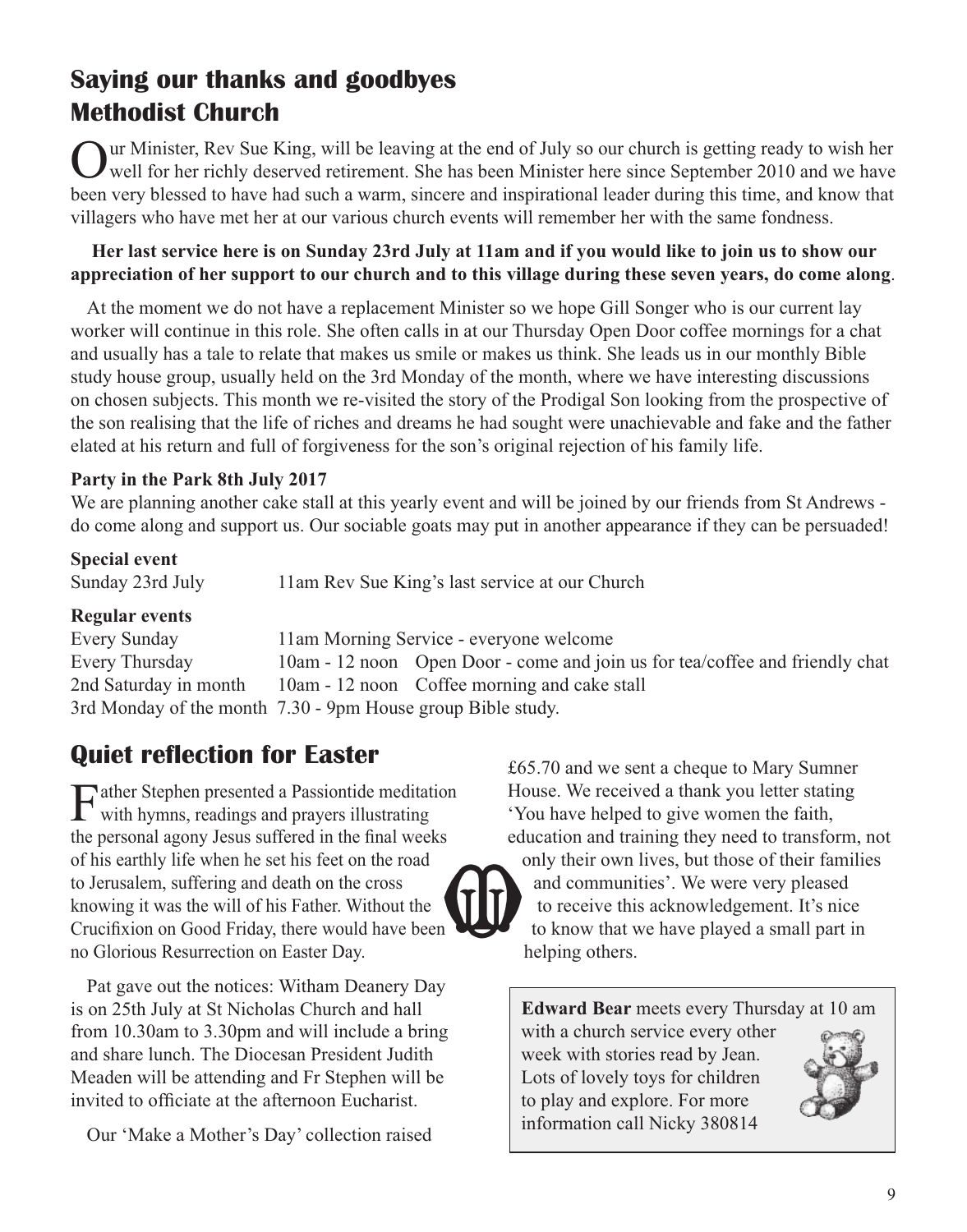## **Wizards of Oz, New Zealand winners plus a summer full of enjoyment!**

**Wine Club – Vee Green, Secretary (01245 355723) www.peverelwineclub.co.uk or email peverelwineclub@hotmail.co.uk**

In April we celebrated Anzac Day with a fun tasting of<br>Australian versus New Zealand wines and accompany Australian versus New Zealand wines and accompanying food. We tasted four pairs of Oz and NZ wines blind accompanied by a swagman's supper including Cheddar from each country, Peach Melba and Pavlova washed down by a lovely New Zealand dessert wine. Results were interesting - New Zealand won hands down on the wines (106 points to 54) whereas Australia won with its strong vintage Cheddar. Many thanks to Anne Mountfort, Ann Richards and Pat Webb for the delicious Anzac biscuits.

In May there will another tasting - 'You Can't Judge a Book' - where we decide whether a pretty label is a sign of a good wine. To get in the mood for all this loveliness, female members are asked to wear their prettiest summer dresses and the men to come attired in pastel or flowerpatterned shirts. Can we cope with quite so much beauty.

June sees the first of our traditional summer evenings out to one of Essex's best-kept secrets - Hayman's Gin Distillery in Witham - for a taste of speciality gins. July takes us further afield, with a Swinging Safari in a member's garden. If you're planning to attend the Peverel Party in the Park on Saturday 8th July, visit our stall for the Bottle Tombola plus a free glass of punch!

If you would like to join us for a light-hearted evening you would be very welcome. Please give Vee a ring on 01245 355723 to confirm attendance. The club meets normally on the second Wednesday of the month at 8pm in the village hall, but with some exceptions, so it is worth phoning first, especially during the summer. The Wine Club has its own website, courtesy of the skills of Fred Brown, accessed via the Hatfield Peverel community site at www.essexinfo.net/hatfieldpeverel/clubs-and-societies/ or direct via www.peverelwineclub.co.uk. Find out a bit more about the club before you come along!

## **Cakes for Farleigh Hospice**

Well done to year 2 Infant School children who made delicious oaty energy cookies and raised £151.10 for Farleigh Hospice.



*Isabella holding the lovely Mother's Day gift our Mums received from their Rainbow with the Rainbows photo on displayS blowing hearts to their Mums who were thrilled with their gift!*

#### **Around the World Hatfield Peverel Girlguiding Group**

**Rainbows** have continued with our Roundabout around the World and made a wormery from chocolate mousse, biscuits and jelly worms! We are learning about bees and have made salt dough bees from a super bumble bee cutter which will be baked and painted.

We had an Easter themed sleepover in the Easter holiday - held an Easter egg hunt, made chocolate nests, woolly sheep, peek-a-boo chicks, bunny cups and Easter egg wreaths. We had Bunny races (on space hoppers) and lamb and chick races (adapted camels on wheels.)

**Brownies** have completed the World Guiding badge, looking at the 4 World Centres and learning songs, crafts and tasting food from the four countries. We are moving on to our Number Fun badge and the girls have had a Pizza evening, budgeting with their six to 'buy' their chosen toppings, and a number workshop from Explore Learning.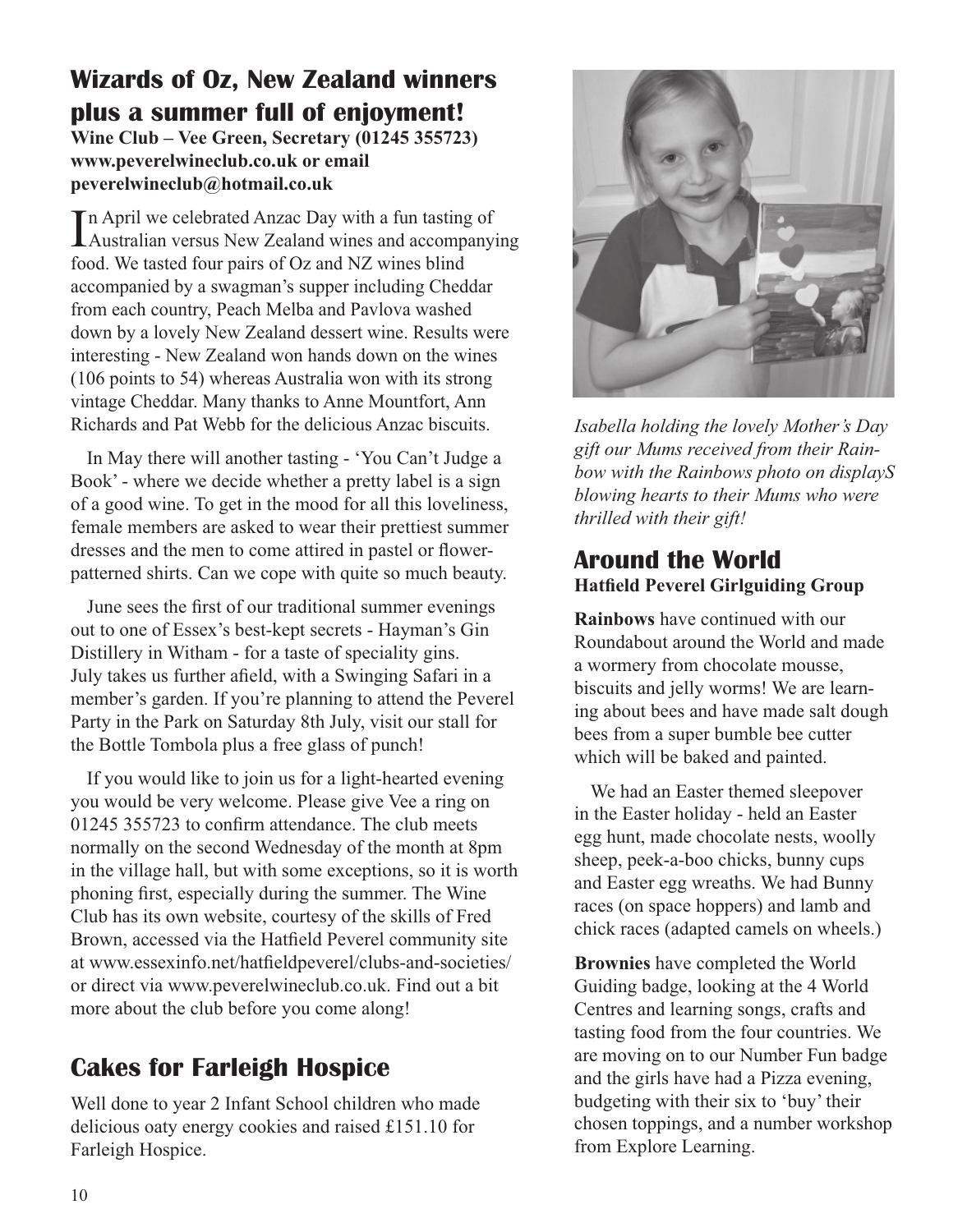## **Useful telephone numbers**

Please contact the editors for additions/errors.

| <b>Age Concern Essex</b>                       | 01245 264499 |  |  |
|------------------------------------------------|--------------|--|--|
| <b>Anglian Water, 24 hours</b>                 | 0800 919 155 |  |  |
| <b>Braintree District Council</b>              | 01376 552525 |  |  |
| Clean Team ring number above and ask for       |              |  |  |
| <b>Customer Services</b>                       |              |  |  |
| Witham Area Office in Witham Library           |              |  |  |
| - for walk-in enquiries only                   | 01376 519625 |  |  |
| <b>Churches</b>                                |              |  |  |
| St Andrew's (C of E), vicar                    | 01245 380958 |  |  |
| Methodist Church, minister                     | 01621 853423 |  |  |
| Catholic Church, Witham, priest 01376 512219   |              |  |  |
| Citizens Advice Bureau Witham 0844 4994719     |              |  |  |
| Drop-in sessions Mon/Tue/Thur/Fri 10am - 1pm   |              |  |  |
| Appoinments only Thurs afternoon 1-4pm         |              |  |  |
| Doctors, health services                       |              |  |  |
| Sydney House and The Laurels                   | 01245 380324 |  |  |
| surgery                                        |              |  |  |
| Boreham doctors' surgery                       | 01245 467364 |  |  |
| NHS - non-emergency helpline                   | 111          |  |  |
| Pharmacy, Hadfelda Square                      | 01245 380130 |  |  |
| <b>Electricity - emergency</b>                 | 0800 7838838 |  |  |
| <b>Essex County Council</b>                    | 01245 492211 |  |  |
| Essex & Suffolk Water 24 hours                 | 0845 7820999 |  |  |
| <b>First Essex Buses</b>                       | 01245 293400 |  |  |
| Gas - emergency                                | 0800 111999  |  |  |
| <b>Harlequin Children's Centre</b>             | 01376 535270 |  |  |
| Free support and services for children under 5 |              |  |  |
| <b>Hospitals</b>                               |              |  |  |
| Broomfield (A&E); St John's,                   | 01245 362000 |  |  |
| St Peter's, Maldon                             |              |  |  |
| <b>Libraries</b>                               |              |  |  |
| Hatfield Peverel                               | 01245 380988 |  |  |
| Tuesday, Thursday 1 - 5pm                      |              |  |  |
| Wednesday, Saturday 9am - 1pm                  |              |  |  |
| Witham                                         | 01376 519625 |  |  |
| Police Non-emergency calls                     | 101          |  |  |
| Use 101 also for the local officer             |              |  |  |
| Emergency calls                                | 999          |  |  |
| Witham Police Station opening hours            |              |  |  |
| Monday - Saturday<br>12 noon to 6pm            |              |  |  |
| <b>Post Office</b>                             | 01245 382787 |  |  |
| Within Co-op Stores, The Street                |              |  |  |
| <b>Railway Information</b>                     |              |  |  |
| National Express East Anglia                   | 0845 6007245 |  |  |
| National Rail Enquiries (24 hrs)               | 08457 484950 |  |  |
|                                                |              |  |  |

#### **Registrar of Births, Marriages & Deaths**

| Witham, by appointment only            | 01376 323463 |
|----------------------------------------|--------------|
| <b>Braintree</b> , by appointment only | 01376 320762 |
| Relate                                 | 01245 258680 |
| Samaritans (24 hours - toll free)      | 08457 909090 |
| <b>Schools</b>                         |              |
| St Andrew's Junior School              | 01245 380131 |
| Hatfield Peverel Infant School         | 01245 380220 |
| Hatfield Peverel Day Nursery           | 01245 382450 |
| Tiger Tots Toddler Group               | 07886 021048 |
| Charlotte Greaves Childcare            | 07527 763038 |
| <b>Social Services</b>                 | 0845 6037630 |
| Village Agent Richard Ould             | 0800 9775858 |
| Village hall (after 7pm)               | 01245 381481 |
|                                        |              |

## **Hatfield Peverel Parish Council**

**Committees and working parties**

Burial Ground Working Party (B) Country Park Focus Group (CP) External Audit Review (A) Football Pavilion (F) Keith Bigden Memorial Ground User Group (KB) Neighbourhood Development Plan (N) Planning (P), Traffic (T), Village Environment (E)

#### **Councillors (and their working parties)**

| Lisa Miller, Parish Clerk                                      | 01245 403071 |
|----------------------------------------------------------------|--------------|
| $parishclerk@hatfield$ parishclerk $@hatfield$ peverelpc.co.uk |              |
| David Broddle - Chaiman                                        | 01245 382829 |
| (P/KB/CP/A)                                                    |              |
| George Boyd Ratcliff (T/P)                                     | 01245 380496 |
| Peter Endersby (E/KB/A/F/PiP)                                  | 01245 381919 |
| <b>Suzanne Evans</b>                                           | 01245 382397 |
| <b>Simon Hinkley</b>                                           | 07525 645532 |
| Ted Munt (F chair/E/A/CP/B/N)                                  | 01245 381135 |
| Les Priestley $(A/N)$                                          | 01245 380404 |
| Linda Shaw (T/N/P/CP)                                          | 01245 382669 |
| Diane Wallace (P/CP/PiP/B?N)                                   | 01245 381485 |
| Mark Weale (PiP)                                               | 01245 381726 |
| <b>District Councillors</b>                                    |              |
| <b>David Bebb</b>                                              | 01245 381065 |
| <b>Daryn Hufton-Rees</b>                                       | 07729 458757 |
| <b>County Councillor</b>                                       |              |
| <b>Derrick Louis</b>                                           | 07918 721526 |
|                                                                |              |

**Both lists corrected on 9 May 2017**